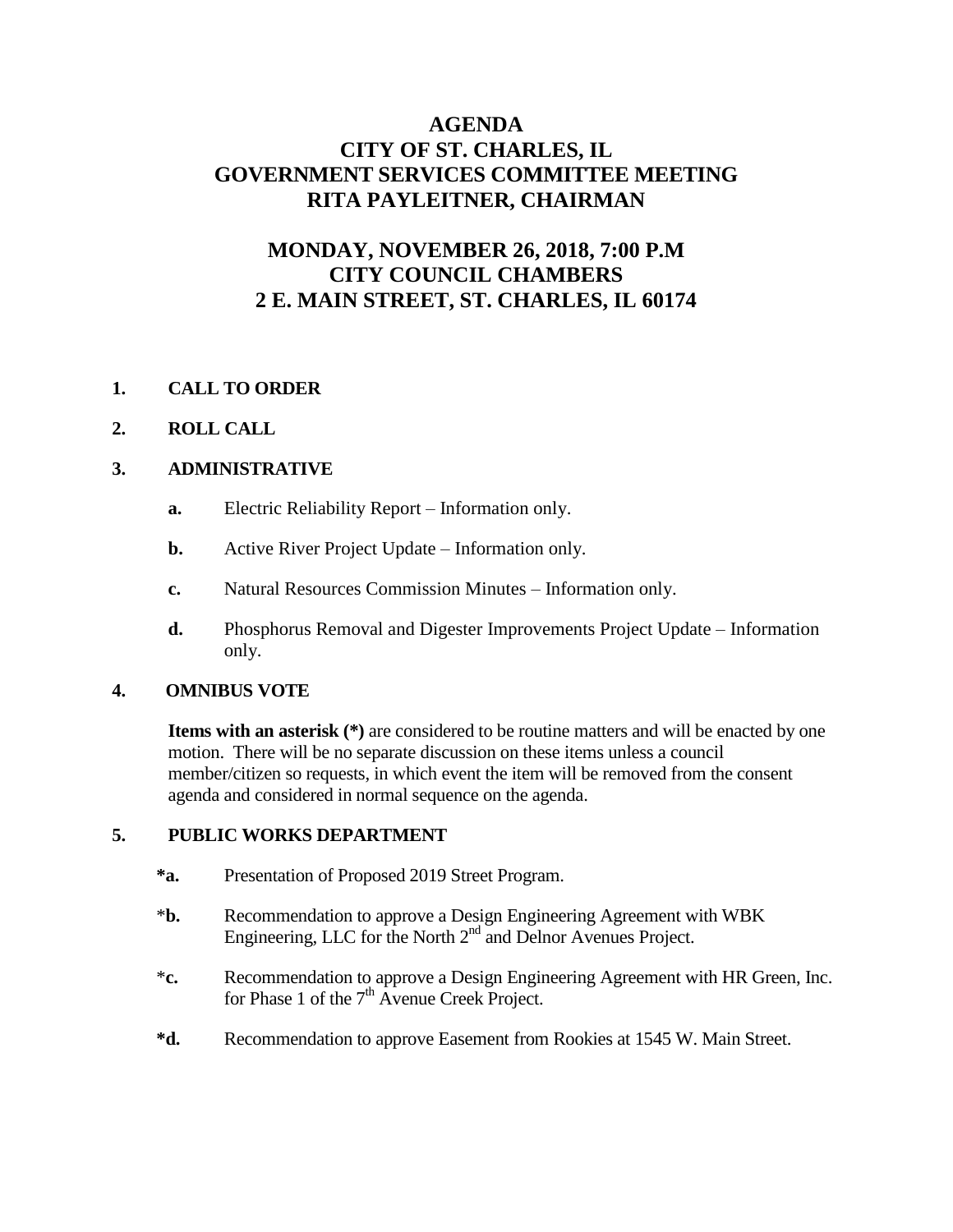Government Services Committee Meeting Monday, November 26, 2018 Page 2

- \***e.** Recommendation to approve Phosphorus Removal and Digester Improvements Project Change Order No. 5 to IHC.
- **\*f.** Recommendation to award the Bid for the Dunham Road Force Main Replacement Project.
- **\*g.** Recommendation to award Proposal for Construction Engineering Contract for Dunham Road Force Main Replacement.
- <sup>\*</sup>**h.** Recommendation to approve Notice of Intent for the South 7<sup>th</sup> and Division Avenues Lift Station Construction Project.
	- **\*i.** Recommendation to Waive the Formal Bid Procedure for the Purchase of UV Disinfection Parts.
	- **\*j.** Recommendation to approve the Sale of Items of Personal Property owned by the City of St. Charles via an Online Auction to the Highest Bidder.
	- **\*k** Recommendation to approve the Purchase of 2018/2019 Treated Rock Salt from Compass Minerals through the State of Illinois Joint Purchasing Program.
	- **l.** Recommendation to approve the Award of One 2019 Ford F-250 Supercab to Hawk Ford and to Sell the Replacement Vehicle #1700, a 2008 Ford F-350.
	- **m.** Recommendation to approve the Award of One 2019 Ford F-250 Supercab to Hawk Ford and Sell the Replacement Vehicle #1832, a 2007 Ford F-550.
	- **\*n.** Recommendation to approve Land Acquisition Easement Agreement Between the City of St. Charles and Medical Building Located at 110 S. 17<sup>th</sup> Street.

# **6. EXECUTIVE SESSION**

- Personnel –5 ILCS  $120/2(c)(1)$
- Pending Litigation 5 ILCS  $120/2(c)(11)$
- Probable or Imminent Litigation 5 ILCS  $120/2(c)(11)$
- Property Acquisition 5 ILCS  $120/2(c)(5)$
- Collective Bargaining 5 ILCS  $120/2(c)(2)$
- Review of Executive Session Minutes 5 ILCS  $120/2(c)(21)$

## **7. ADDITIONAL ITEMS FROM MAYOR, COUNCIL, STAFF OR CITIZENS**